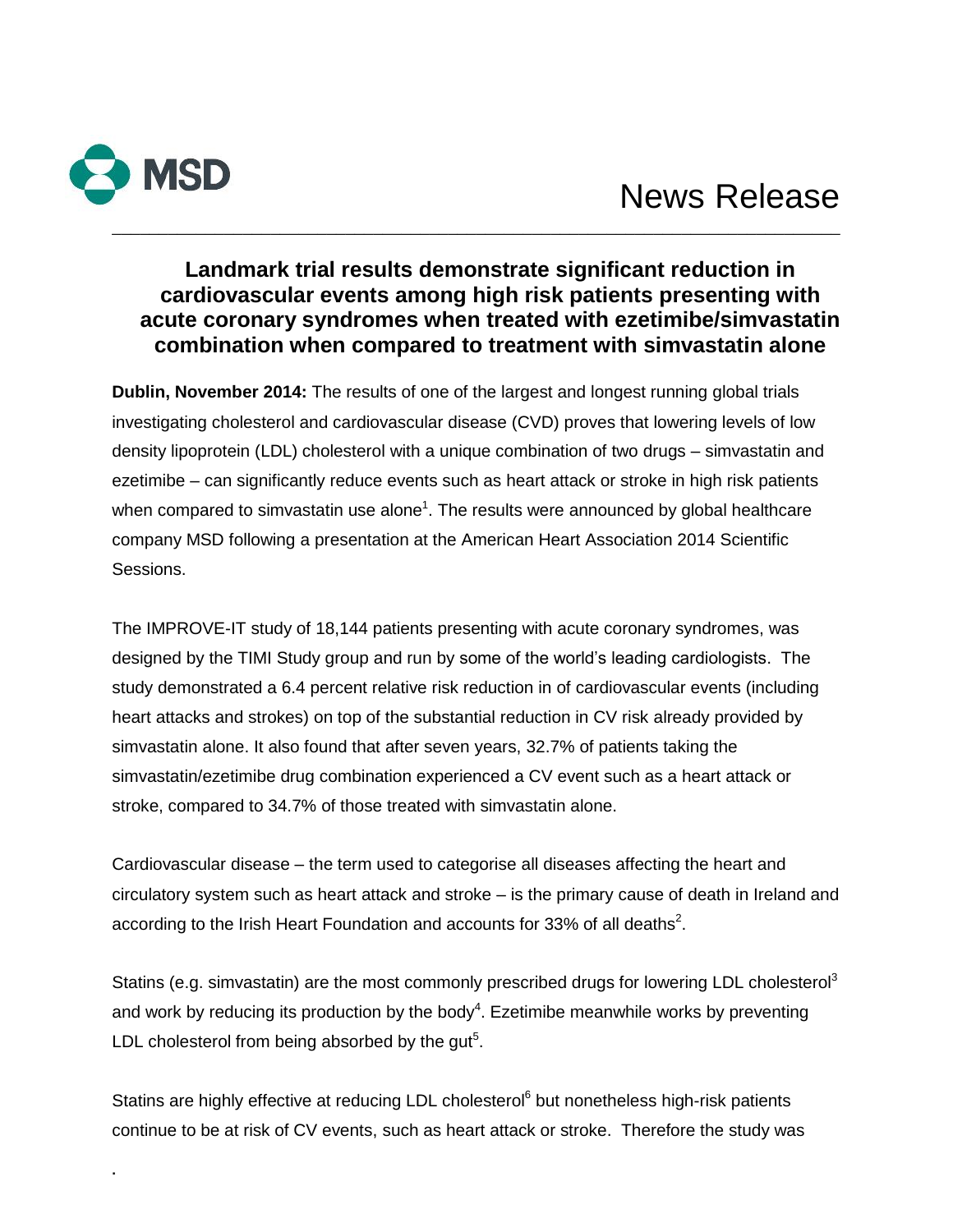developed to address whether lowering LDL cholesterol even further by adding ezetimibe to simvastatin further reduced these events.

The IMPROVE-IT trial is the first clinical trial to demonstrate incremental clinical benefit when adding a non-statin agent (ezetimibe) to statin therapy alone. It answers the question whether 'even lower is even better' when it comes to LDL cholesterol and reaffirms the LDL cholesterol hypothesis that lowering LDL cholesterol prevents cardiovascular events<sup>7</sup>.

Speaking from the AHA Scientific Session Professor Ian Graham, Professor of Cardiovascular Medicine in Trinity College Dublin said: "The IMPROVE-IT trial confirms that, in subjects with coronary heart disease, the lower the LDL cholesterol the better. It also demonstrates that for patients who either cannot tolerate a high-intensity statin or cannot control their LDL levels through statin use alone, there is now potentially another treatment option. This trial will therefore have an impact on the management of Irish patients with vascular disease going forward."

Ezetimibe is not currently licensed to reduce cardiovascular events. MSD plans to submit the data from IMPROVE-IT to the European Medicines Agency in mid-2015 to support a new indication for reduction of major cardiovascular events for ezetimibe and ezetimibe in combination with simvastatin. Further information on current European licensed indications for both medicines and additional efficacy and safety results from the IMPROVE-IT trial are provided in the notes to editors below.

### **-ENDS-**

### **NOTES TO EDITORS**

### **Efficacy and Safety Results from IMPROVE-IT**

Patients taking the LDL-cholesterol lowering medicine ezetimibe/simvastatin experienced significantly fewer major cardiovascular events than patients treated with simvastatin alone. This was measured by a composite of cardiovascular death, non-fatal myocardial infarction, non-fatal stroke, re-hospitalisation for unstable angina or coronary revascularisation occurring at least 30 days after randomisation.

Patients in IMPROVE-IT were initially randomized to treatment with ezetimibe 10mg / simvastatin 40mg or simvastatin 40mg. Patients were followed for up to nine years, with a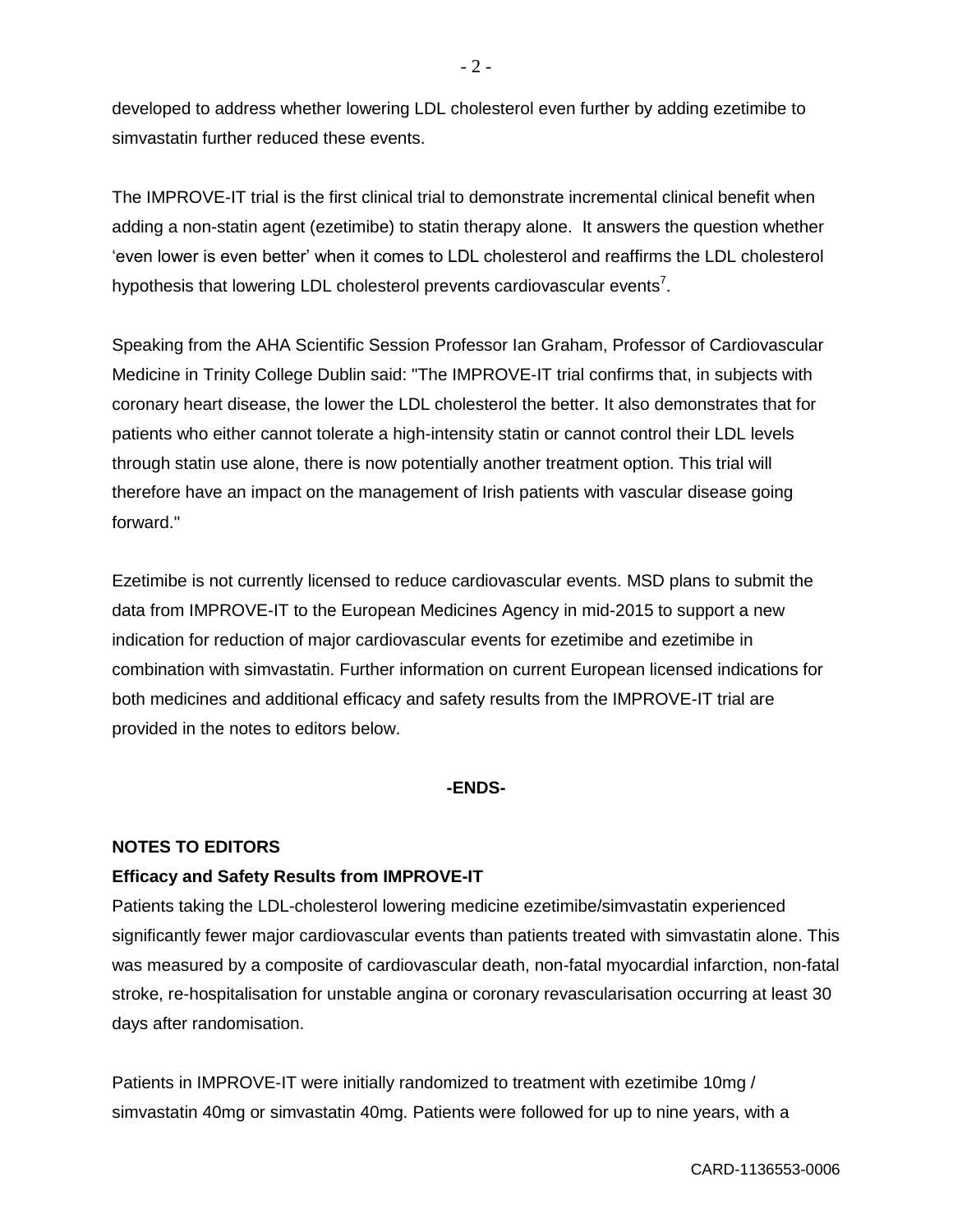median clinical follow-up of approximately six years. In this event-driven study, 5,314 primary endpoint events were reported.

In addition to the significant result on the primary composite efficacy endpoint, patients taking ezetimibe/simvastatin experienced significant reductions compared to patients taking simvastatin alone on the three secondary composite efficacy endpoints, as follows:

- Ezetimibe/simvastatin combination reduced the incidence of the composite endpoint of death due to all causes, major coronary events, and non-fatal stroke; this endpoint occurred in 38.7 percent of patients taking ezetimibe/simvastatin and 40.3 percent of patients taking simvastatin only (hazard ratio of 0.948, p=0.034).
- Ezetimibe/simvastatin reduced the incidence of the composite endpoint of death due to coronary heart disease (CHD), non-fatal myocardial infarction (MI), and urgent coronary revascularization with either percutaneous coronary intervention (PCI) or coronary artery bypass graft (CABG) occurring at least 30 days after randomization; this endpoint occurred in 17.5 percent of patients taking ezetimibe/simvastatin and 18.9 percent of patients taking simvastatin only (hazard ratio of 0.912, p=0.016).
- Ezetimibe/simvastatin reduced the incidence of the composite endpoint of cardiovascular death, non-fatal MI, documented unstable angina that requires admission into a hospital, all revascularization (including both coronary and noncoronary) occurring at least 30 days after randomization, and non-fatal stroke; this endpoint occurred in 34.5 percent of patients taking ezetimibe/simvastatin and 36.2 percent of patients taking simvastatin only (hazard ratio of 0.945, p=0.035).

There were no significant differences between treatment groups in adverse events of special interest, which included myopathy and rhabdomyolysis, gallbladder adverse events, liver enzyme elevations greater than or equal to three times the upper limit of normal (ULN) and cancer. These safety findings from IMPROVE-IT were generally consistent with current labeling for ezetimibe. Among 9,067 patients in the ezetimibe/simvastatin group vs. 9,077 patients in the simvastatin group, myopathy was reported in 0.2 percent vs. 0.1 percent of patients, respectively; rhabdomyolysis was reported in 0.1 percent vs. 0.2 percent; gallbladder-related adverse events were reported in 3.1 percent vs. 3.5 percent; cholecystectomy was reported in 1.5 percent vs. 1.5 percent; and alanine aminotransferase (ALT) and/or aspartate transaminase (AST) elevations (greater than or equal to three times ULN, consecutive) were reported in 2.5 percent vs. 2.3 percent of patients. Over seven years, cancer was reported in 10.2 percent of patients in both treatment groups.